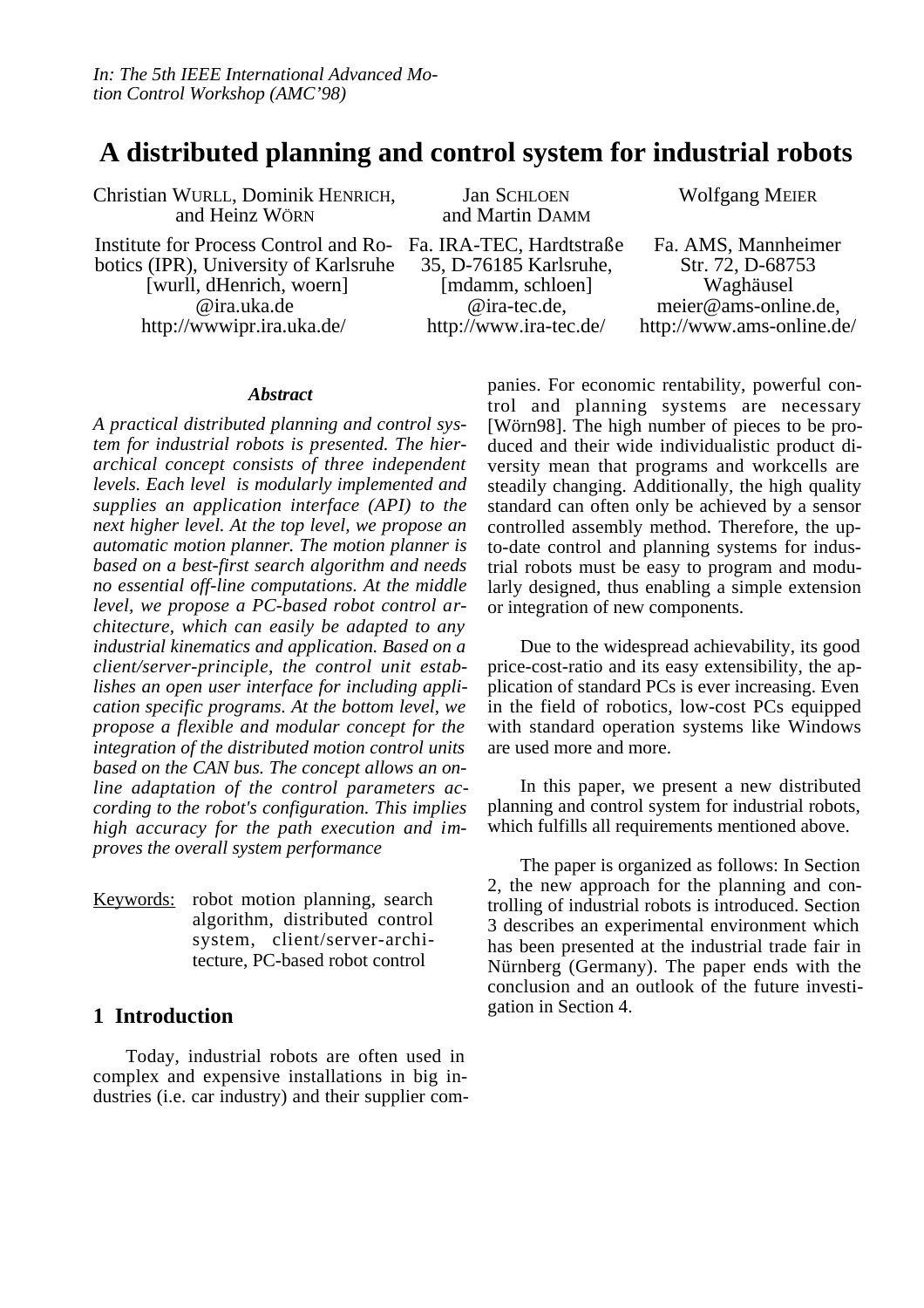

*Figure 1: A 2D illustration of the path search in the implicit C-space from the start*  $q_s$  *to the goal* **qG** *using the Cartesian obstacle distance* **d** *for collision detection*

## **2 Distributed approach**

The proposed distributed approach consists of three independent levels. Each level is modularly implemented and supplies an application interface (API) to the next higher level. The communication between these levels is mainly established based on the TCP/IP protocol. At the top level, we propose an automatic motion planner (see Section 2.1). Although the middle and bottom levels, which are responsible for the robot trajectory control and the robot's motor drive control, are independently developed, they are closely coupled and will be explained together (see Section 2.2).

### **2.1 Motion planning**

The issue of robot motion planning has been studied for a couple of decades and many important contributions to the problem have been made. Motion planning algorithms are of great theoretical interest, but are rarely used in practice because of their computational complexity. But new applications, like robot assistant surgery [Burghart98], automatic off-line programming [Wörn98] or virtual engineering, enforces efficient motion planners which are able to find a valid solution either on-line or off-line. Con-



*Figure 2: Collision detection in the explicit workspace by computing the minimum distance* **d** *between robot and obstacles*

cerning the application of off-line programming for example, even now, industrial robots are programmed manually by the "Teach-in" method. During this programming time, the capital intensive installations cannot be used. Afterwards, a time consuming optimization of the programmed trajectory follows (for example, by an iterative adaptation of the velocity profiles). The result is an optimized trajectory which strongly depends on the programmer's experience. But with the help of a fast motion planner the quality of the robot programs can be increased and the idle times can be reduced.

In comparison, the application of robot assistant surgery, here a fast on-line motion planner, is needed to control the robot automatically. This is necessary to relieve the surgeon from the robot control. Thus, he is able to concentrate completely on his surgical intervention.

In order to satisfy both the on-line as well as the off-line planning capabilities, we have developed a new motion planning approach.

 Most of the off-line path planners are based on an explicit representation of the *free configuration-space (C-space)*. The free C-space computation consists of the obstacle transformation into the C-space and the construction of a freespace representation. Both tasks are very time and memory consuming, and their calculation effort increases with the robot's DOF. In order to avoid these time consuming obstacle transforma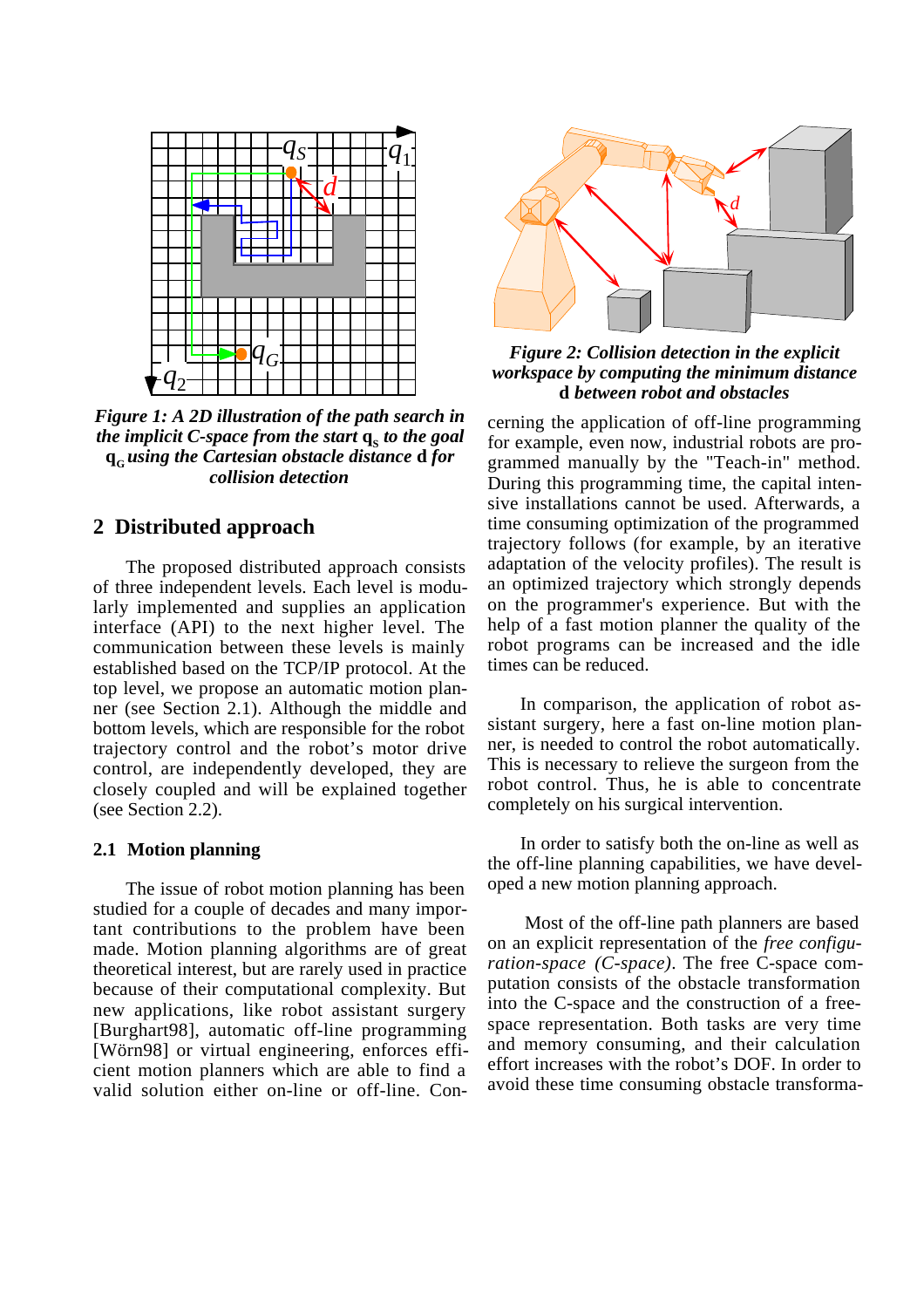tions, one can search in an implicitly represented C-space and detect collisions in the Cartesian workspace. This strategy basically enables the planner to cope with on-line provided environments and moving obstacles. See Figure 1 and Figure 2.

For searching the implicit C-space, any bestfirst search mechanism can be applied. We choose a variation of the well known A\*-search algorithm [Hart68]. Robot configurations (nodes) still to be processed are stored in a priority list OPEN, while already processed nodes are stored in a hashing table CLOSED. Contrasting with the original A\*, here, no reopening of nodes in CLOSED is performed.

An evaluation function  $f(n) = (1-w) g(n)$ *+ wh(n)* is used, where *g(n)* is the number of nodes of the path from the start node to node *n*, and  $h(n)$  is the Airplane distance in C-space between node *n* to the goal node. Increasing the weight  $w \in [0, 1]$  beyond 0.5 generally decreases the number of investigated nodes, while increasing the cost of the solutions generated. To improve the on-line capabilities of the path planner, our search is strongly directed to the goal by setting  $w = 0.99$  [Wurll97b].

 Collisions are detected by a fast, hierarchical distance computation in the 3D workspace, based on the polyhedral model of the environment and the robot provided by common CAD systems [Henrich92, Henrich97]. With the help of the "MaxMove Tables", introduced in [Katz96], the Cartesian distances are then transformed into joint angles in order to determine whether the current configuration collides or not. For obtaining similar joint intervals, thus implicating an efficient distance exploitation, the optimal joint discretization is automatically computed based on the method of [Qin96].

For speeding up the motion planner, we have enhanced the basic approach in different ways. It was greatly accelerated by parallelizing the A\* algorithm. By decomposing the 6D C-space into hypercubes and mapping them on multiple processing units in a cyclic manner, a good load dis-



*Figure 3: Structure of the PC-based robot control system*

tribution can be achieved. This new approach usually shows linear and sometimes even superlinear speedups. In on-line environments with static obstacles, the parallel planning times are only a few seconds [Wurll98, Henrich98a]. To use the properties of the inverse kinematics, the search algorithm was extended to support multiple goals in the C-space, thus selecting the suitable goal configuration by itself [Henrich98b]. For an additional acceleration of the motion planning, we discretisize the C-space hierarchically, thus reducing the search space [Osterroht98, Henrich98c].

#### **2.2 Robot control system**

The robot control system being used for the experiments is the system NoVAL+, which is a modular and flexible motion control system for industrial robots based on an industrial PC (IPC) and the operating system Windows. The system has been developed within a large research project [Damm93] and is now commercially avail-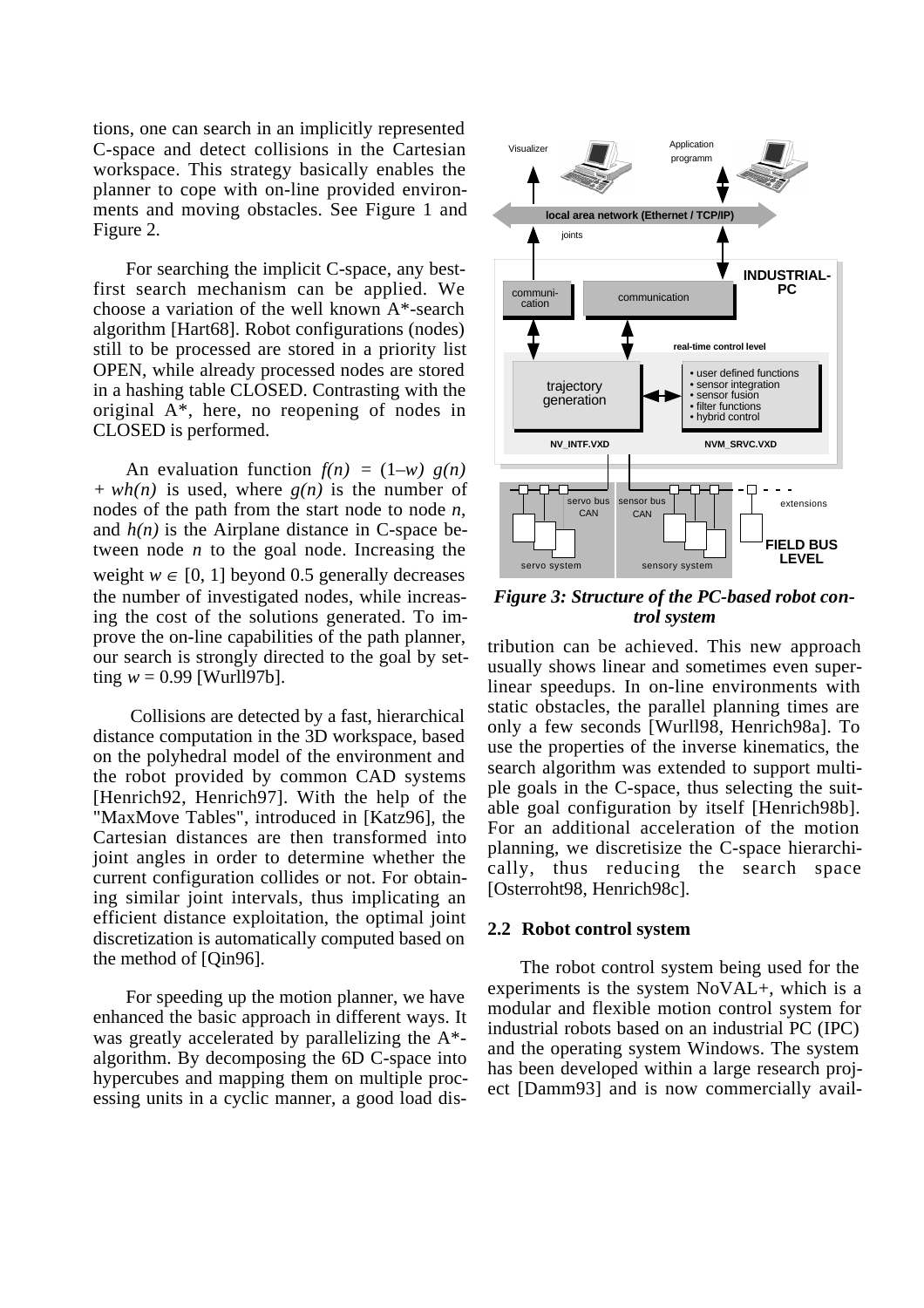

*Figure 4: Screenshot of the CAD-model in a robot simulation system (ROBCAD)*

able. Because of its modular concept, it can easily be adapted to different kinematics and applications. The main structure of NoVAL+ is presented in Figure 3.

The trajectory generation module is realized as a device driver module within the operating system using the  $NMI<sup>1</sup>$  timer of the IPC due to

 $\overline{a}$ 

the strict real-time requirements. The integration of the distributed axis control modules is realized using the CAN bus. An on-line adaptation of the control parameters, based on the robot's configuration and the robot task being executed, is implemented to improve the accuracy for the path execution and the overall system performance, especially for high speed applications. All external peripheral components, like grippers and sensors, are connected to the IPC via a second CAN bus.

The control unit establishes an open user interface for including application specific modules on the real-time control level to easily realize user defined control functions.

A main feature of NoVAL+, in comparison to conventional robot control systems, is the client-server architecture, which enables the control system to be easily integrated into TCP/IP-based local control networks. Therefore, a robot application program can be implemented on the robot control IPC itself or on any other PC in a network. To realize powerful robot applications, a C/C++-based application programmer interface is available. Additionally, a TCP/IP-based on-line visualization is provided for monitoring the robot's movements.

## **3 Experimental environment**

For testing the different components, we have designed an experimental setup. Basically, it consists of a Silicon Graphics (SGI) Workstation on which the robot simulation program ROBCAD runs to define the CAD model of the workcell and to specify the motion planning task. The CAD model of the experimental environment in robot simulation system is shown in Figure 4. The corresponding real robot work cell is depict in Figure 5. The workcell includes an industrial robot Puma260, fixed on a platform with five boxes and surrounded by Plexiglas windows. Supported by a graphical user interface based on the ROBCAD Open System Environment (ROSE), the parallel motion planner can be started and controlled. One simple task consists, for example, of planing a collision-free path from

<sup>1</sup> NMI stands for "non maskable interrupt".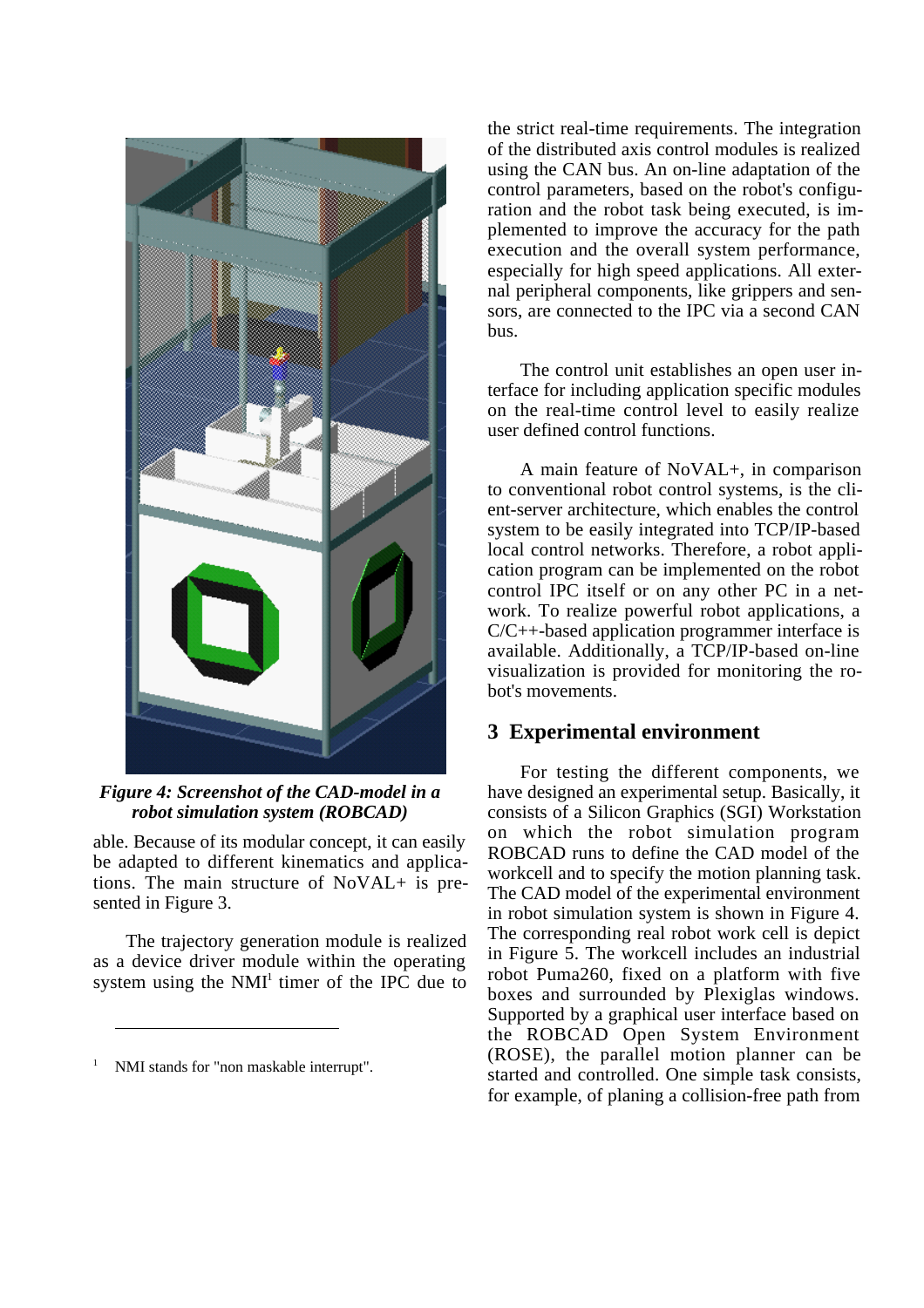the upper left box to the lower right box (see Figure 4).

The motion planner itself runs on the IPR-ParaStation, a PC-based workstation cluster [Wurll97a]. It only needs the CAD model and the start and goal configurations and an address to which it sends the solution path. In our scenario, a solution is successfully found in less than one second. The path is then sent to the robot simulation tool for visualization and is sent to the robot control unit for execution. For an optimal path execution the trajectory has been smoothed by a spline interpolation in the C-space, which is a special motion skill on the robot control unit.



*Figure 5: The real robot work cell presented at the trade fair SPS/IPC/Drives in Nürnberg, 1997*

To our knowledge, this is the first published<sup>2</sup> experimental setup, where a 6 DOF motion planner is efficiently used for an on-line path planning with a life path execution on an industrial robot.

## **4 Conclusions and future work**

 $\overline{a}$ 

In this paper, we have introduced a new approach to a distributed planning and control system for industrial robots. It consists of three in-

dependently developed components. At the top level of the hierarchical concept, there is an efficient parallel motion planner for 6 DOF industrial robots which does not need any time consuming off-line computations. In the middle level, we have presented a PC-based robot control unit which can easily be adapted to new kinematics and which offers an open interface for the peripheral integration. At the bottom level, we have proposed a bus-based coupling of distributed motion control units. The concept allows an online adaptation of the control parameters according to the robot's configuration. By setting up an experimental result, we have proven the performance of the overall concept. This is the first scenario known to the authors, in which a motion planner has computed a suitable path for execution on a real workcell.

Future investigation will focus on the improvement of the presented components. Concerning the motion planner, we concentrate on extending this path planner to be able to cope with moving obstacles, such as other robots. Regarding the robot control unit, new applications, like medical surgery, enforces high safety requirements and short reaction times, which will be included in the next software revision.

### **5 Acknowledgment**

This research work has been performed by the Institute for Process Control and Robotics (IPR) at the University of Karlsruhe and by the German companies IRA-TEC and AMS. Parts of the work is funded by the German Research Foundation in the project "Scalable algorithms for parallel motion planning in dynamic environments" and part of the special research program *SFB314.* Further information can be found in the Web at

- http://wwwipr.ira.uka.de/~paro/,
- http://wwwipr.ira.uka.de/~megi/
- http://www.ira-tec.de/, and
- http://www.ams-online.de/.

<sup>2</sup> There is an other experimental setup at the University of Munich. But this has not been published yet.